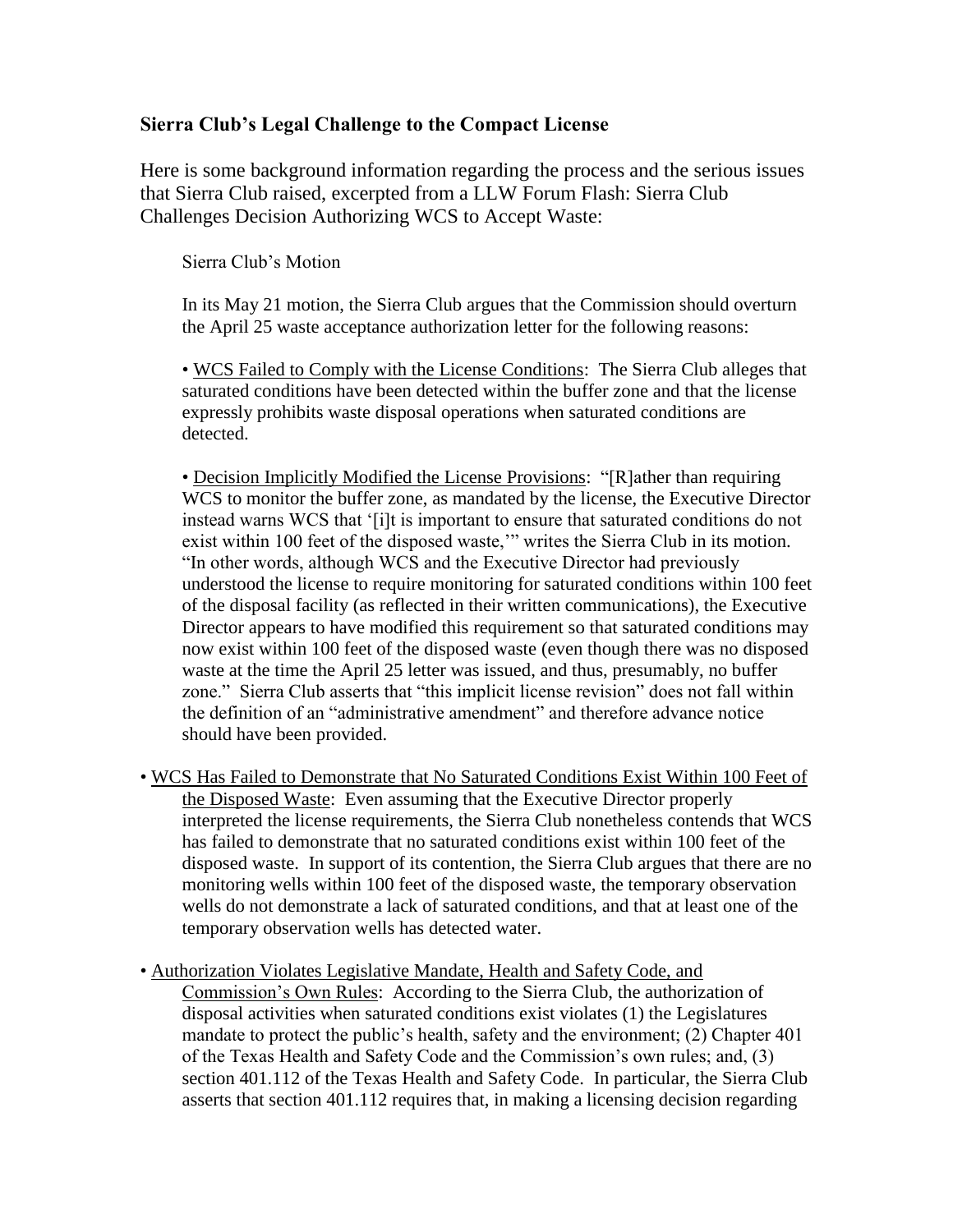the disposal of radioactive waste, the Commission must consider, among other factors, site suitability, geological, hydrological, and meteorological factors and natural hazards. "The Executive Director failed to sufficiently consider the aforementioned factors," write the Sierra Club, "because he lacks sufficient information to adequately consider the presence of saturated conditions at the site."

• Procedural Due Process Rights Were Denied and No Authority for Waste Acceptance: The Sierra Club complains that it was not provided notice of the waste acceptance authorization decision, which it claims resulted in a denial of its' procedural due process rights. Moreover, since a district court has now ordered TCEQ to hold a contested case hearing on the licensing decision, the Sierra Club asserts that "there is now no authority for such waste acceptance."

Sierra Club's Recital of Events…

- …• On August 4, 2004, WCS applied to the TCEQ for a license authorizing the disposal of low-level radioactive waste at its site in Andrews County, Texas. The Sierra Club timely submitted comments and a request for a contested case hearing. On January 14, 2009, a majority of the TCEQ Commissioners voted to deny the Sierra Club's hearing request and to grant the license application upon a demonstration of the acquisition of free and clear title.
- The Commission's decision was memorialized in an order dated January 20, 2009. The license was signed by the Executive Director on September 10, 2009. Notice of the signed license was sent to the Sierra Club on September 17, 2009.
- The license required, among other things, that WCS cease all disposal operations and immediately notify the Executive Director if saturated conditions are detected in the buffer zone.
- In December 2011, TCEQ staff noted that water was detected in two of the wells along the eastern border of the Compact Waste Disposal Facility (CWDF)—i.e., in the buffer zone. By letter dated December 14, 2011, TCEQ staff reminded WCS that, in accordance with the license conditions, "in the event saturated conditions in the buffer zone are detected, [WCS] shall cease disposal operations and notify the [E]xecutive [D]irector immediately." TCEQ instructed WCS to immediately address the area of concern prior to the commencement of disposal operations.
- WCS responded by letter dated December 22, 2011. WCS explained that the saturated conditions were expected and that the company had begun pumping and excavating the groundwater from the "buffer zone." WCS proposed to proceed with its plans to commence disposal operations of the northwest corner of the facility and to install two additional, temporary observation wells to ensure saturated conditions do not exist within 100 feet of the disposal unit. If the pumping failed to remove the saturated conditions, WCS stated that it may request relocation of the buffer zone to the east in an unsaturated area.